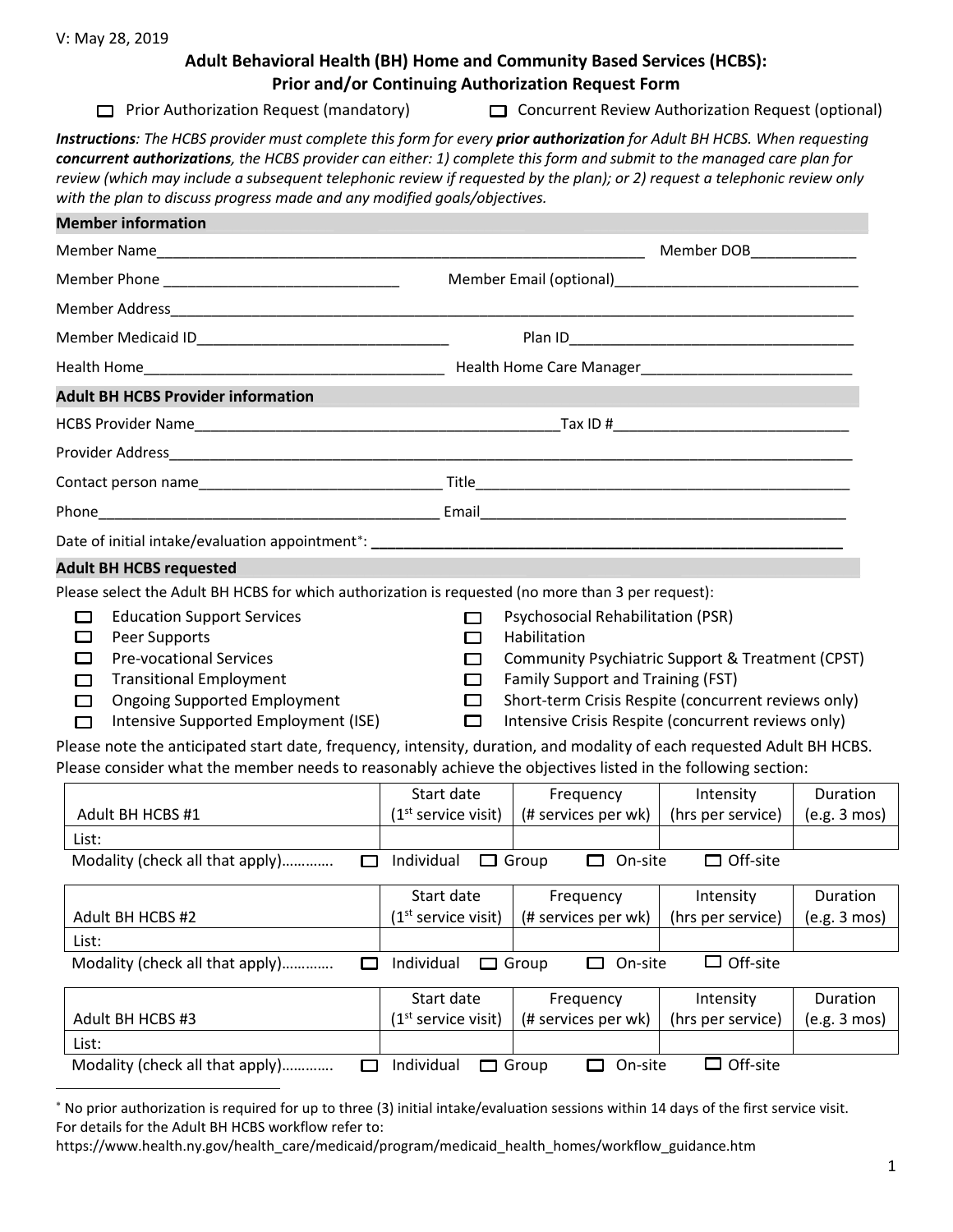## Goals and Objectives

Clearly state the client's goal(s) and list specific objectives for the period of requested services. Goals must accurately reflect the member's approved Adult BH HCBS Plan of Care. Objectives should be results-oriented, measurable steps towards the overall goal that can be achieved within the requested period of services.

## **Goal #1**\_\_\_\_\_\_\_\_\_\_\_\_\_\_\_\_\_\_\_\_\_\_\_\_\_\_\_\_\_\_\_\_\_\_\_\_\_\_\_\_\_\_\_\_\_\_\_\_\_\_\_\_\_\_\_\_\_\_\_\_\_\_\_\_\_\_\_\_\_\_\_\_\_\_\_\_\_\_\_\_\_\_\_\_\_\_\_\_\_\_

| Status□ New             | $\Box$ Accomplished | $\Box$ Existing (Partially met)                                                                   | Existing (Not met)<br>$\Box$ |
|-------------------------|---------------------|---------------------------------------------------------------------------------------------------|------------------------------|
|                         |                     | Justify continued/modified service for Existing (Partially met) or Existing (Not met) objectives: |                              |
|                         |                     |                                                                                                   |                              |
| Objective #2____        |                     |                                                                                                   |                              |
| Status□ New             | $\Box$ Accomplished | $\Box$ Existing (Partially met)                                                                   | $\Box$ Existing (Not met)    |
|                         |                     | Justify continued/modified service for Existing (Partially met) or Existing (Not met) objectives: |                              |
| Objective #3            |                     |                                                                                                   |                              |
| Status□ New             | $\Box$ Accomplished | $\Box$ Existing (Partially met)                                                                   | $\Box$ Existing (Not met)    |
| Goal #2<br>Objective #1 |                     |                                                                                                   |                              |
| Status□ New             | $\Box$ Accomplished | $\Box$ Existing (Partially met)                                                                   | $\Box$ Existing (Not met)    |
|                         |                     | Justify continued/modified service for Existing (Partially met) or Existing (Not met) objectives: |                              |
| Objective #2            |                     |                                                                                                   |                              |
| Status□ New             | $\Box$ Accomplished | $\Box$ Existing (Partially met)                                                                   | $\Box$ Existing (Not met)    |
|                         |                     | Justify continued/modified service for Existing (Partially met) or Existing (Not met) objectives: |                              |
|                         |                     |                                                                                                   |                              |
| Objective #3            |                     |                                                                                                   |                              |
| Status□ New             | $\Box$ Accomplished | $\Box$ Existing (Partially met)                                                                   | $\Box$ Existing (Not met)    |
|                         |                     | Justify continued/modified service for Existing (Partially met) or Existing (Not met) objectives: |                              |